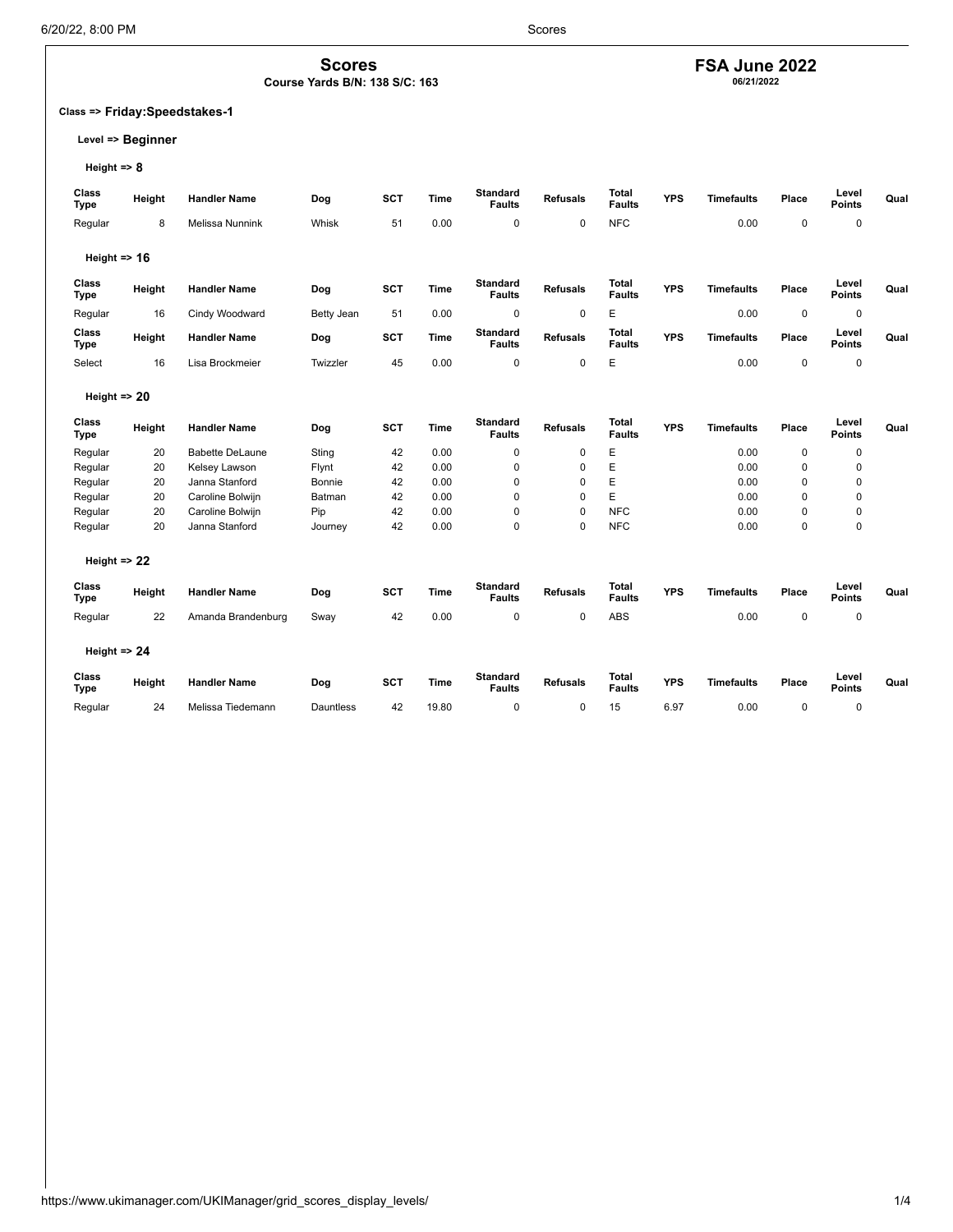### **Scores Course Yards B/N: 138 S/C: 163**

## **FSA June 2022 06/21/2022**

### **Level => Novice**

```
Height => 8
```

| Class<br><b>Type</b> | Height                  | <b>Handler Name</b>      | Dog              | <b>SCT</b> | Time        | <b>Standard</b><br><b>Faults</b> | <b>Refusals</b> | <b>Total</b><br><b>Faults</b> | <b>YPS</b> | <b>Timefaults</b> | Place        | Level<br>Points        | Quali |
|----------------------|-------------------------|--------------------------|------------------|------------|-------------|----------------------------------|-----------------|-------------------------------|------------|-------------------|--------------|------------------------|-------|
| Regular              | 8                       | Shari Sylvia             | Thistle          | 49         | 33.11       | 0                                | 0               | 5                             | 4.17       | 0.00              | $\mathbf 0$  | $\pmb{0}$              |       |
| Regular              | 8                       | Melody Jackson           | Neo              | 49         | 0.00        | $\mathbf 0$                      | 0               | <b>NFC</b>                    |            | 0.00              | $\pmb{0}$    | $\pmb{0}$              |       |
|                      |                         |                          |                  |            |             |                                  |                 |                               |            |                   |              |                        |       |
|                      | Height $\Rightarrow$ 12 |                          |                  |            |             |                                  |                 |                               |            |                   |              |                        |       |
| Class<br><b>Type</b> | Height                  | <b>Handler Name</b>      | Dog              | <b>SCT</b> | <b>Time</b> | <b>Standard</b><br><b>Faults</b> | <b>Refusals</b> | <b>Total</b><br><b>Faults</b> | <b>YPS</b> | <b>Timefaults</b> | Place        | Level<br><b>Points</b> | Quali |
| Regular              | 12                      | Dee Gamel                | Kanza            | 49         | 23.41       | $\pmb{0}$                        | 0               | $\pmb{0}$                     | 5.89       | 0.00              | $\mathbf{1}$ | $\,6\,$                | Y     |
| Regular              | 12                      | Laura Boyce              | Sabrina          | 49         | 0.00        | $\pmb{0}$                        | 0               | E                             |            | 0.00              | $\mathbf 0$  | $\pmb{0}$              |       |
| Regular              | 12                      | Lisa Brockmeier          | Janet            | 49         | 0.00        | $\pmb{0}$                        | 0               | E                             |            | 0.00              | $\pmb{0}$    | $\pmb{0}$              |       |
| Class<br><b>Type</b> | Height                  | <b>Handler Name</b>      | Dog              | <b>SCT</b> | <b>Time</b> | <b>Standard</b><br><b>Faults</b> | <b>Refusals</b> | <b>Total</b><br><b>Faults</b> | <b>YPS</b> | <b>Timefaults</b> | Place        | Level<br><b>Points</b> | Quali |
| Select               | 12                      | Carol Hokanson           | Carmela          | 52         | 0.00        | 0                                | $\mathbf 0$     | Ε                             |            | 0.00              | $\pmb{0}$    | $\pmb{0}$              |       |
| Select               | 12                      | Carol Renton             | Bounce           | 52         | 0.00        | $\mathbf 0$                      | $\mathbf 0$     | ABS                           |            | 0.00              | $\mathbf 0$  | 0                      |       |
|                      |                         |                          |                  |            |             |                                  |                 |                               |            |                   |              |                        |       |
|                      | Height $\approx$ 16     |                          |                  |            |             |                                  |                 |                               |            |                   |              |                        |       |
| Class<br><b>Type</b> | Height                  | <b>Handler Name</b>      | Dog              | <b>SCT</b> | <b>Time</b> | <b>Standard</b><br><b>Faults</b> | <b>Refusals</b> | <b>Total</b><br><b>Faults</b> | <b>YPS</b> | <b>Timefaults</b> | Place        | Level<br><b>Points</b> | Quali |
| Regular              | 16                      | Annette Alfonso          | Veggie           | 49         | 22.30       | $\pmb{0}$                        | 0               | 10                            | 6.19       | 0.00              | $\pmb{0}$    | $\pmb{0}$              |       |
| Regular              | 16                      | Carol Hokanson           | Algut            | 49         | 0.00        | $\mathbf 0$                      | $\mathbf 0$     | E                             |            | 0.00              | $\mathbf 0$  | $\pmb{0}$              |       |
| Regular              | 16                      | Carol Renton             | Strut            | 49         | 0.00        | $\pmb{0}$                        | 0               | ABS                           |            | 0.00              | $\pmb{0}$    | $\pmb{0}$              |       |
| Class<br><b>Type</b> | Height                  | <b>Handler Name</b>      | Dog              | <b>SCT</b> | <b>Time</b> | Standard<br><b>Faults</b>        | <b>Refusals</b> | <b>Total</b><br><b>Faults</b> | <b>YPS</b> | <b>Timefaults</b> | Place        | Level<br>Points        | Quali |
| Select               | 16                      | <b>Judy Wiltsek</b>      | Roo              | 45         | 22.30       | 0                                | 0               | 0                             | 6.19       | 0.00              | $\mathbf{1}$ | $\,6$                  | Y     |
|                      | Height $\Rightarrow$ 20 |                          |                  |            |             |                                  |                 |                               |            |                   |              |                        |       |
|                      |                         |                          |                  |            |             |                                  |                 |                               |            |                   |              |                        |       |
| Class<br><b>Type</b> | Height                  | <b>Handler Name</b>      | Dog              | <b>SCT</b> | <b>Time</b> | <b>Standard</b><br><b>Faults</b> | <b>Refusals</b> | <b>Total</b><br><b>Faults</b> | <b>YPS</b> | <b>Timefaults</b> | Place        | Level<br><b>Points</b> | Quali |
| Regular              | 20                      | Shari Sylvia             | Tyme             | 42         | 29.61       | $\pmb{0}$                        | 0               | $\pmb{0}$                     | 4.66       | 0.00              | $\mathbf{1}$ | $\,6$                  | Y     |
| Regular              | 20                      | Chris Tucci              | Serengeti Moremi | 42         | 19.38       | $\mathbf 0$                      | $\mathbf 0$     | 5                             | 7.12       | 0.00              | $\mathbf 0$  | 0                      |       |
| Regular              | 20                      | Annette Alfonso          | Taco             | 42         | 22.68       | $\pmb{0}$                        | 0               | 5                             | 6.08       | 0.00              | $\pmb{0}$    | 0                      |       |
| Regular              | 20                      | Judy Chaet               | Vahni            | 42         | 0.00        | $\pmb{0}$                        | $\mathbf 0$     | E                             |            | 0.00              | $\mathbf 0$  | 0                      |       |
| Regular              | 20                      | Deb Young                | Dot              | 42         | 0.00        | $\pmb{0}$                        | 0               | Ε                             |            | 0.00              | $\mathbf 0$  | 0                      |       |
| Regular              | 20                      | <b>Connie Dieball</b>    | Jolene           | 42         | 0.00        | $\mathbf 0$                      | $\mathbf 0$     | E                             |            | 0.00              | $\mathbf 0$  | 0                      |       |
| Regular              | 20                      | <b>Ginsey St Croix</b>   | Dolly            | 42         | 0.00        | $\pmb{0}$                        | 0               | Ε                             |            | 0.00              | $\mathbf 0$  | 0                      |       |
| Regular              | 20                      | Debbie Roen              | Joey             | 42         | 0.00        | $\pmb{0}$                        | $\mathbf 0$     | E                             |            | 0.00              | $\mathbf 0$  | 0                      |       |
| Regular              | 20                      | <b>Stacey Trollinger</b> | Jammer           | 42         | 0.00        | $\mathbf 0$                      | $\Omega$        | <b>ABS</b>                    |            | 0.00              | $\mathbf 0$  | 0                      |       |
|                      | Height $\Rightarrow$ 22 |                          |                  |            |             |                                  |                 |                               |            |                   |              |                        |       |
| Class<br><b>Type</b> | Height                  | <b>Handler Name</b>      | Dog              | <b>SCT</b> | <b>Time</b> | <b>Standard</b><br><b>Faults</b> | <b>Refusals</b> | Total<br><b>Faults</b>        | <b>YPS</b> | <b>Timefaults</b> | Place        | Level<br><b>Points</b> | Quali |
| Regular              | 22                      | <b>Alison Carter</b>     | Reason           | 42         | 20.58       | $\Omega$                         | $\Omega$        | $\mathbf 0$                   | 6.71       | 0.00              | $\mathbf{1}$ | 6                      | Y     |
| Regular              | 22                      | Sheyla Gutierrez         | Sci-Fi           | 42         | 25.19       | $\mathbf 0$                      | $\mathbf 0$     | 5                             | 5.48       | 0.00              | $\mathbf 0$  | 0                      |       |
| Regular              | 22                      | <b>Kris Seiter</b>       | Lhotse           | 42         | 0.00        | $\Omega$                         | $\Omega$        | E                             |            | 0.00              | $\Omega$     | $\Omega$               |       |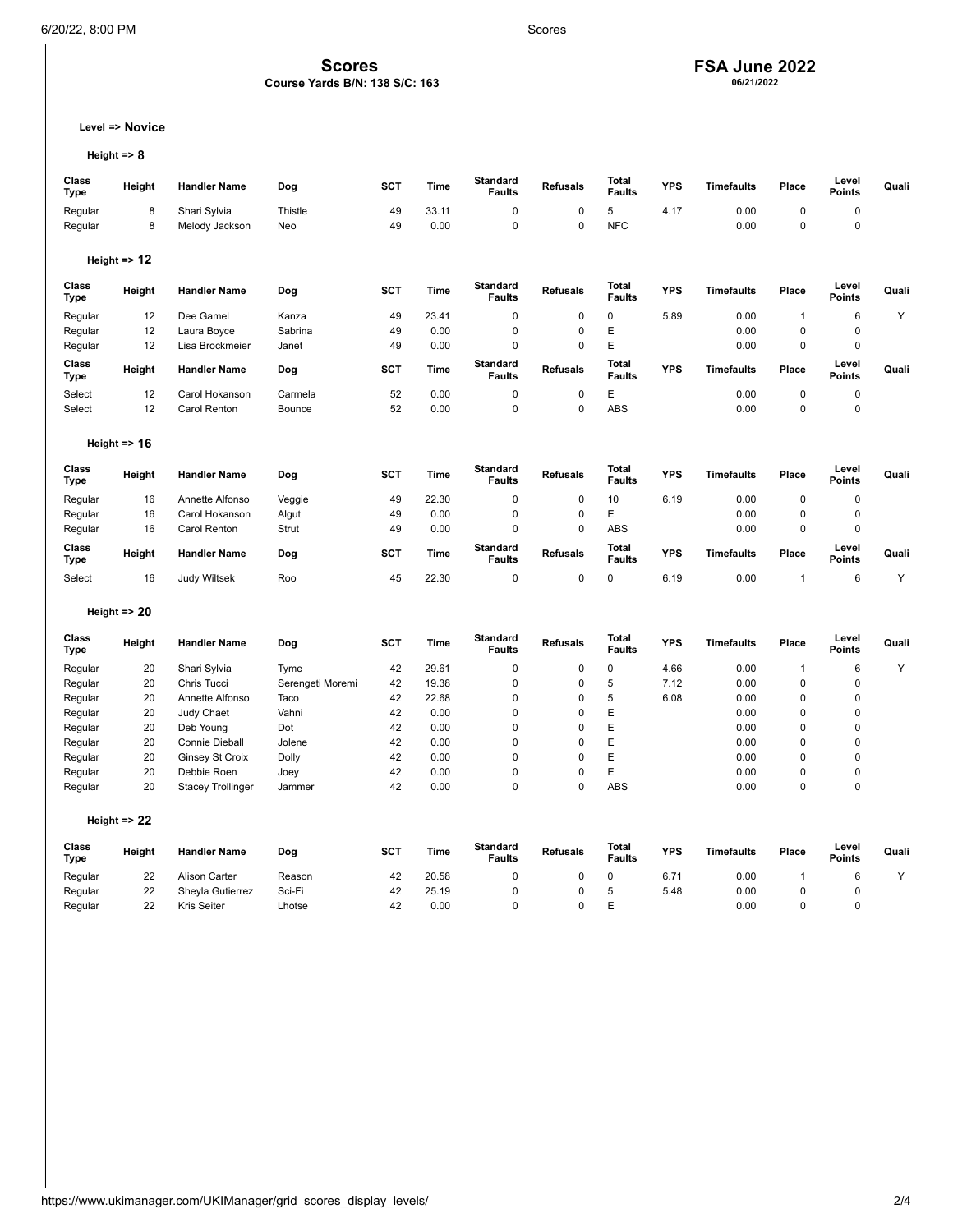### **Scores**

### **Course Yards B/N: 138 S/C: 163**

## **FSA June 2022 06/21/2022**

**Level => Senior**

```
Height => 8
```

| Class<br>Type        | Height                  | <b>Handler Name</b>              | Dog                | <b>SCT</b> | Time          | <b>Standard</b><br><b>Faults</b> | <b>Refusals</b>            | <b>Total</b><br><b>Faults</b> | <b>YPS</b> | <b>Timefaults</b> | Place                       | Level<br><b>Points</b> | Quali |
|----------------------|-------------------------|----------------------------------|--------------------|------------|---------------|----------------------------------|----------------------------|-------------------------------|------------|-------------------|-----------------------------|------------------------|-------|
| Regular              | 8                       | Lynn Nagrani                     | Katy               | 51         | 0.00          | $\mathbf 0$                      | $\mathbf 0$                | E                             |            | 0.00              | $\pmb{0}$                   | $\pmb{0}$              |       |
|                      | Height $\Rightarrow$ 12 |                                  |                    |            |               |                                  |                            |                               |            |                   |                             |                        |       |
| Class<br><b>Type</b> | Height                  | <b>Handler Name</b>              | Dog                | <b>SCT</b> | <b>Time</b>   | <b>Standard</b><br><b>Faults</b> | <b>Refusals</b>            | Total<br><b>Faults</b>        | <b>YPS</b> | <b>Timefaults</b> | Place                       | Level<br>Points        | Quali |
| Regular              | 12                      | <b>Beth White</b>                | Vandy              | 51         | 28.85         | 0                                | 0                          | 0                             | 5.65       | 0.00              | $\mathbf{1}$                | 6                      | Υ     |
| Regular              | 12                      | Kat Brown                        | Medley             | 51         | 29.75         | 0                                | $\mathbf 0$                | 5                             | 5.48       | 0.00              | $\mathbf 0$                 | $\pmb{0}$              |       |
| Class<br><b>Type</b> | Height                  | <b>Handler Name</b>              | Dog                | <b>SCT</b> | Time          | <b>Standard</b><br><b>Faults</b> | <b>Refusals</b>            | <b>Total</b><br><b>Faults</b> | <b>YPS</b> | <b>Timefaults</b> | Place                       | Level<br><b>Points</b> | Quali |
| Select               | 12                      | Lisa Brockmeier                  | Digby              | 54         | 0.00          | 0                                | 0                          | E                             |            | 0.00              | $\mathbf 0$                 | 0                      |       |
|                      | Height $\approx$ 16     |                                  |                    |            |               |                                  |                            |                               |            |                   |                             |                        |       |
| Class<br><b>Type</b> | Height                  | <b>Handler Name</b>              | Dog                | <b>SCT</b> | <b>Time</b>   | <b>Standard</b><br><b>Faults</b> | <b>Refusals</b>            | <b>Total</b><br><b>Faults</b> | <b>YPS</b> | <b>Timefaults</b> | Place                       | Level<br><b>Points</b> | Quali |
| Regular              | 16                      | Rosemary Abell                   | Scoot              | 51         | 35.35         | 0                                | 0                          | $\mathbf 0$                   | 4.61       | 0.00              | $\mathbf{1}$                | 6                      | Y     |
| Regular              | 16                      | Melody Jackson                   | Stormy             | 51         | 0.00          | 0                                | 0                          | E                             |            | 0.00              | $\mathbf 0$                 | 0                      |       |
| Regular              | 16                      | Jerry Gardner                    | Koli               | 51         | 0.00          | 0                                | $\mathbf 0$                | E                             |            | 0.00              | $\mathbf 0$                 | $\mathbf 0$            |       |
| Class<br><b>Type</b> | Height                  | <b>Handler Name</b>              | Dog                | <b>SCT</b> | Time          | <b>Standard</b><br><b>Faults</b> | <b>Refusals</b>            | <b>Total</b><br><b>Faults</b> | <b>YPS</b> | <b>Timefaults</b> | Place                       | Level<br><b>Points</b> | Quali |
| Select               | 16                      | <b>Judy Wiltsek</b>              | Zino               | 50         | 28.12         | 0                                | 0                          | 5                             | 5.80       | 0.00              | $\mathbf 0$                 | 0                      |       |
|                      | Height $\Rightarrow$ 20 |                                  |                    |            |               |                                  |                            |                               |            |                   |                             |                        |       |
| Class<br><b>Type</b> | Height                  | <b>Handler Name</b>              | Dog                | <b>SCT</b> | <b>Time</b>   | <b>Standard</b><br><b>Faults</b> | <b>Refusals</b>            | <b>Total</b><br><b>Faults</b> | <b>YPS</b> | <b>Timefaults</b> | Place                       | Level<br><b>Points</b> | Quali |
| Regular              | 20                      | Don St. Croix                    | #1 Hottie          | 47         | 26.42         | 0                                | 0                          | 0                             | 6.17       | 0.00              | $\mathbf{1}$                | 6                      | Υ     |
| Regular              | 20                      | <b>Catherine Holmes</b>          | Sloane Ranger      | 47         | 26.48         | 0                                | $\mathbf 0$                | $\mathbf 0$                   | 6.16       | 0.00              | $\overline{\mathbf{c}}$     | 5                      | Υ     |
| Regular              | 20                      | <b>Carol Greer</b>               | Kai                | 47         | 32.02         | 0                                | $\mathbf 0$                | $\mathbf 0$                   | 5.09       | 0.00              | 3                           | 4                      | Υ     |
| Regular              | 20                      | Iva Perna                        | Pure               | 47         | 32.16         | $\mathbf 0$                      | $\mathbf 0$                | $\mathbf 0$                   | 5.07       | 0.00              | $\overline{4}$              | $\overline{4}$         | Y     |
| Regular              | 20                      | <b>Babette DeLaune</b>           | Shazam             | 47         | 0.00          | 0                                | $\mathbf 0$                | Ε                             |            | 0.00              | $\mathbf 0$                 | $\mathbf 0$            |       |
| Regular<br>Regular   | 20<br>20                | Melissa Tiedemann<br>Kris Seiter | Savvy<br>Naavdanya | 47<br>47   | 0.00<br>26.31 | $\mathbf 0$<br>0                 | $\mathbf 0$<br>$\mathbf 0$ | E<br>E                        |            | 0.00<br>0.00      | $\mathbf 0$<br>$\mathbf{0}$ | $\mathbf 0$<br>0       |       |
|                      |                         |                                  |                    |            |               |                                  |                            |                               |            |                   |                             |                        |       |
|                      | Height $\Rightarrow$ 22 |                                  |                    |            |               |                                  |                            |                               |            |                   |                             |                        |       |
| Class<br><b>Type</b> | Height                  | <b>Handler Name</b>              | Dog                | SCT        | <b>Time</b>   | <b>Standard</b><br><b>Faults</b> | <b>Refusals</b>            | <b>Total</b><br><b>Faults</b> | <b>YPS</b> | <b>Timefaults</b> | Place                       | Level<br><b>Points</b> | Quali |
| Regular              | 22                      | Kathy Wood                       | Coda               | 47         | 29.26         | 0                                | $\mathbf 0$                | $\mathbf 0$                   | 5.57       | 0.00              | $\mathbf{1}$                | 6                      | Υ     |
| Regular              | 22                      | Renee Clark                      | Aero               | 47         | 29.21         | 0                                | 0                          | 5                             | 5.58       | 0.00              | $\mathbf 0$                 | $\pmb{0}$              |       |
| Regular              | 22                      | <b>Beth Bradshaw</b>             | Aine               | 47         | 0.00          | $\mathbf 0$                      | $\mathbf 0$                | E                             |            | 0.00              | $\mathbf 0$                 | $\pmb{0}$              |       |
| Regular              | 22                      | Rosemary Abell                   | Stealth            | 47         | 0.00          | $\mathbf 0$                      | 0                          | E                             |            | 0.00              | $\mathbf{0}$                | $\pmb{0}$              |       |
| Regular              | 22                      | <b>Stacey Trollinger</b>         | Kaiju              | 47         | 0.00          | 0                                | $\mathbf 0$                | ABS                           |            | 0.00              | $\mathbf 0$                 | 0                      |       |
|                      | Height $\Rightarrow$ 24 |                                  |                    |            |               |                                  |                            |                               |            |                   |                             |                        |       |
| Class<br><b>Type</b> | Height                  | <b>Handler Name</b>              | Dog                | SCT        | <b>Time</b>   | <b>Standard</b><br><b>Faults</b> | <b>Refusals</b>            | <b>Total</b><br><b>Faults</b> | <b>YPS</b> | <b>Timefaults</b> | Place                       | Level<br><b>Points</b> | Quali |
| Regular              | 24                      | Dave Hill                        | Veni               | 47         | 27.35         | $\Omega$                         | $\mathbf 0$                | $\mathbf 0$                   | 5.96       | 0.00              | $\mathbf{1}$                | 6                      | Y     |